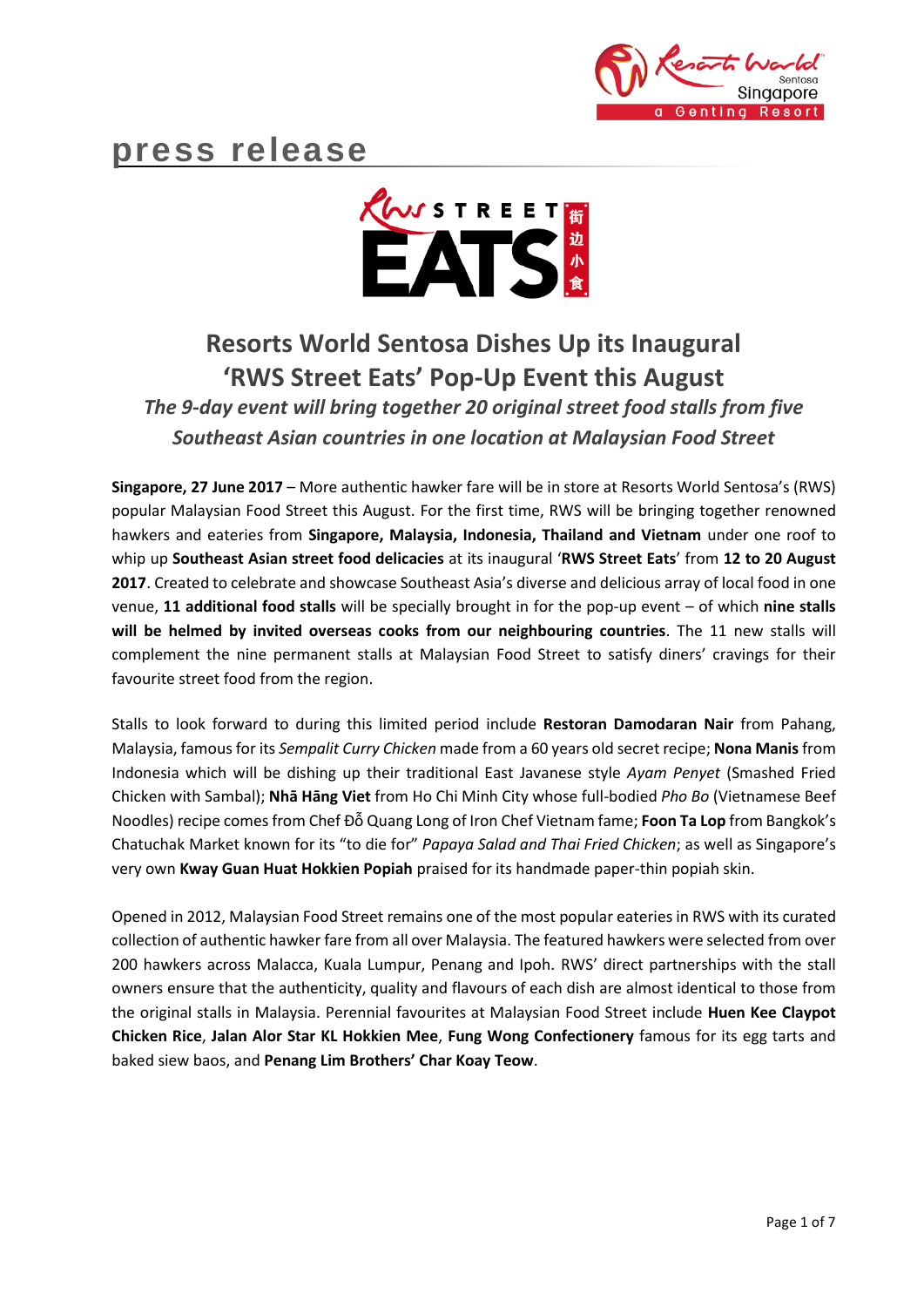Diners will be familiar with the signature interiors of Malaysian Food Street which evoke the perfect sense of nostalgia by re-creating an old street scene with true-to-detail street stalls, facades of shophouses, old buildings and retro furniture. The old-world charm will be further jazzed up for 'RWS Street Eats' with atmospheric lightings, décor and music.

'RWS Street Eats' will be sprawled over a total area of more than 2,400 square metres, including a new outdoor area adjoining Malaysian Food Street. It is set to be the one-stop destination to discover and sink your teeth into a diverse array of authentic Southeast Asian street delicacies at one go. **The event will also feature a charming beer garden created in collaboration with Tiger Beer** and **pop-up booths** along the Waterfront Promenade including **Durian 36** and **Four Seasons Durians** for durian lovers, and **SiamCoco** for those who wish to cool down with fresh coconut juices. On weekends, there's more reason to enjoy a relaxing evening at 'RWS Street Eats' with **live music performances** by multilingual band *Too Much Drama* as well as **open mic sessions**.

Entry to 'RWS Street Eats' is free and prices for each dish ranges from S\$4 to S\$8. Advance purchase of pre-paid event food vouchers can be made online at [www.rwsentosa.com/streeteats.](http://www.rwsentosa.com/streeteats) From now till 11 August 2017, the **early bird special** bundle at only **S\$30** offers eight (8) event food vouchers, a complimentary can of Coca-Cola® (with an option to top up S\$4 for a Tiger Beer) and over S\$35 worth of gift vouchers from OSIM and SodaStream. As the official bank partner of 'RWS Street Eats', **HSBC Bank credit card members residing in Singapore will get to enjoy the early bird deal at a special price of S\$24**.

- Ends -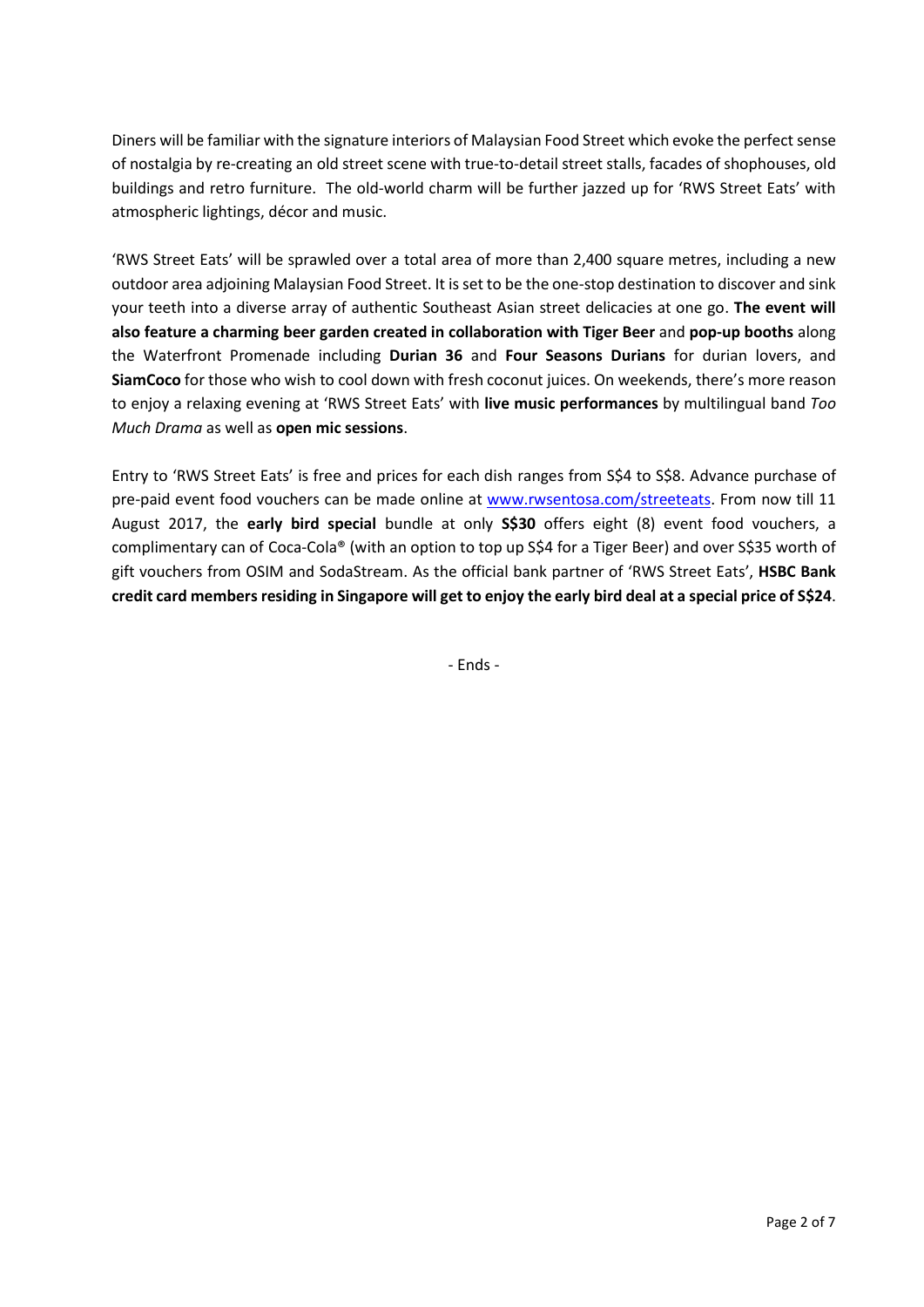### **ANNEXE: PROFILES OF FOOD STALLS AT 'RWS STREET EATS'**

| <b>SINGAPORE</b>              |                                                                                                                                                                                                                                                                                                                                                                                                                                                                                                                                                                                                                                                                                                                                                                                                                                                                                                                                                                                                                                                                                                                                                                                                                                                                                                                                                   |  |
|-------------------------------|---------------------------------------------------------------------------------------------------------------------------------------------------------------------------------------------------------------------------------------------------------------------------------------------------------------------------------------------------------------------------------------------------------------------------------------------------------------------------------------------------------------------------------------------------------------------------------------------------------------------------------------------------------------------------------------------------------------------------------------------------------------------------------------------------------------------------------------------------------------------------------------------------------------------------------------------------------------------------------------------------------------------------------------------------------------------------------------------------------------------------------------------------------------------------------------------------------------------------------------------------------------------------------------------------------------------------------------------------|--|
| Kway Guan Huat Hokkien Popiah | Popiah, which means "Thin Wafer" in the Fujian dialect, is a<br>traditional Singaporean spring roll which originated from Fujian,<br>China.<br>First generation hawker Mr. Quek Tren Wen started Kway Guan<br>Huat Joo Chiat Original Popiah & Kueh Pie Tee almost 80 years ago<br>in 1938. Currently, his children are helming the shop as second<br>generation hawkers, preserving the good old taste of their family<br>recipe. While his sons are skillful in making paper-thin popiah skin<br>by hand, his daughters are experts in preparing the popiah filling<br>and condiments including freshly pounded chilli and homemade<br>sweet sauce. Their family heritage of making lusciously wrapped<br>popiah rolls is now poised to be passed to the third generation.                                                                                                                                                                                                                                                                                                                                                                                                                                                                                                                                                                      |  |
| <b>MALAYSIA</b>               |                                                                                                                                                                                                                                                                                                                                                                                                                                                                                                                                                                                                                                                                                                                                                                                                                                                                                                                                                                                                                                                                                                                                                                                                                                                                                                                                                   |  |
| Sampalit Kari Chicken         | Sampalit Kari Chicken boasts a 60 years old secret curry recipe that<br>has been passed down for three generations. Their famous<br><b>Chicken Curry</b> , in an inviting bright red hue, is a delicious blend of<br>dried chili, cumin, coriander, cinnamon, garlic, ginger, curry<br>leaves, coconut milk and other herbs and spices. In addition, the<br>robust, flavourful and deeply aromatic curry is prepared in several<br>batches throughout the day to ensure its freshness. As it is just<br>mildly spicy, it has been very popular with both young and old over<br>the years. The story of Sampalit Kari Chicken started from humble<br>beginnings when its founder Mr. Damodaran Nair, who was selling<br>simple home-cooked Indian food from a pushcart, was forced to<br>move to a nearby village of Sempalit in Pahang during the Malayan<br>Emergency in 1951. Due to the predominantly Chinese community<br>in the village, Mr. Nair adjusted his spice mixture and the locals<br>took an instant liking for his curry dish. In 1978, his son Mr. Asokan<br>Nair took over the business with the help of his family and<br>relatives and the wooden shack was transformed into a 2-storey<br>brick shop with an air-conditioned room. The business is now run<br>by the third generation and includes a branch in Kuala Lumpur. |  |
| <b>INDONESIA</b>              |                                                                                                                                                                                                                                                                                                                                                                                                                                                                                                                                                                                                                                                                                                                                                                                                                                                                                                                                                                                                                                                                                                                                                                                                                                                                                                                                                   |  |
| <b>Nona Manis</b>             | Named after the popular traditional Indonesian folk song "Nona<br>Manis", the restaurant is one of the most famous eateries in<br>Indonesia. Translated as "Sweet Lady", Nona Manis originates<br>from Surabaya, East Java and serves authentic Indonesian cuisine.<br>There is an emphasis on East Javanese cuisine, which uses less<br>sugar and more chilli in its dishes. It is said that even Indonesian<br>President Joko Widodo frequents Nona Manis. The eatery will be<br>whipping up its signature Ayam Penyet (Smashed Fried Chicken<br>with Sambal) at RWS Street Eats.                                                                                                                                                                                                                                                                                                                                                                                                                                                                                                                                                                                                                                                                                                                                                               |  |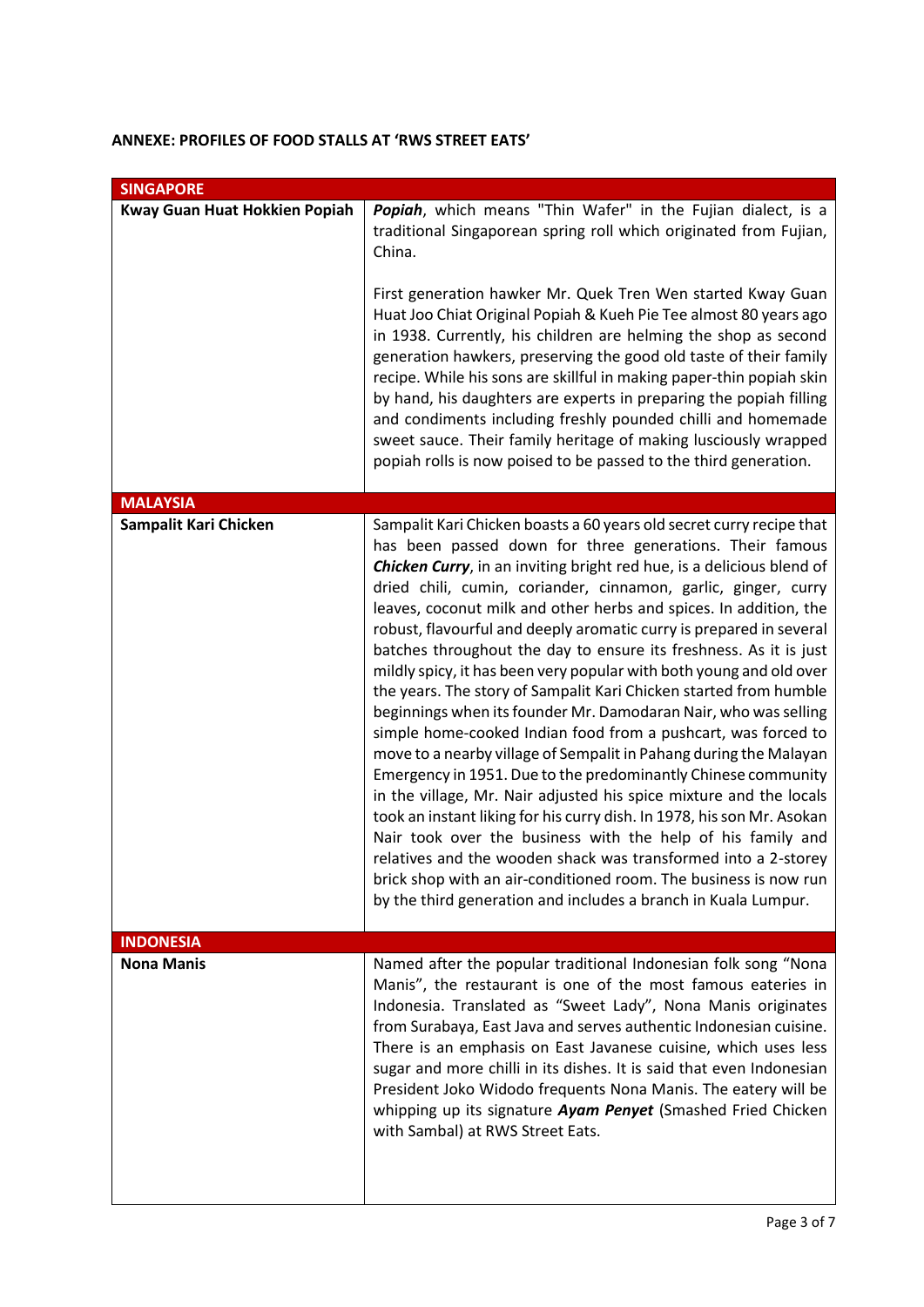| <b>Harum Manis</b>                     | The name "Harum Manis" is derived from a sweet cotton candy<br>that is native to Indonesia and is popular with children for its<br>crispiness and sweet flavour. Considered one of Jakarta's best<br>addresses for authentic Indonesian dining with spot on flavours,<br>this elegant restaurant is designed to resemble a traditional<br>Javanese Ningrat house with East Java-born Executive Chef Beni<br>Iskabul at the helm. It will be serving one of its most popular dishes<br>at RWS Street Eats, the Soto Ayam Arek Suroboyo - glass noodles<br>in a turmeric and lemon leaf scented chicken broth with boiled egg<br>and aromatic crisp crouya.                                                                                                         |
|----------------------------------------|-------------------------------------------------------------------------------------------------------------------------------------------------------------------------------------------------------------------------------------------------------------------------------------------------------------------------------------------------------------------------------------------------------------------------------------------------------------------------------------------------------------------------------------------------------------------------------------------------------------------------------------------------------------------------------------------------------------------------------------------------------------------|
| <b>Kembang Goela by Pakis Culinary</b> | Established in 2005, Kembang Goela restaurant - one of the most<br>popular restaurants in Jakarta - serves Indonesian dishes which<br>are partly influenced by Dutch cuisine during the colonial period<br>in the 1950s. The eatery will be presenting its specialty dish of<br><b>Dendeng Balado</b> at RWS Street Eats. Its unique version of the<br>traditional dish features thinly sliced dried beef that has been fried<br>till crispy and topped with a tantalizing sambal sauce.                                                                                                                                                                                                                                                                          |
| <b>THAILAND</b>                        |                                                                                                                                                                                                                                                                                                                                                                                                                                                                                                                                                                                                                                                                                                                                                                   |
| Foon Ta Lop                            | Located in the busy Chatuchak Weekend Market in Bangkok, this<br>immensely popular Isaan (Northeastern Thai) eatery has been<br>recommended by travel guides far and wide for its refreshing Som<br>$Tam - a$ papaya salad that is salty, sweet, sour and spicy at the<br>same time with crunchy unripe papaya, peanuts and dried shrimp<br>drizzled with fish sauce, palm sugar and lime juice. Chef Degan<br>Septoadji Suprijadi, one of Thailand's top chefs and a respected<br>judge on the reality cooking show, Masterchef Indonesia, also<br>praised Foon Ta Lop for its "to die for" fried chicken. Visitors to<br>RWS Street Eats will have the chance to try both the stall's famous<br>Som Tam and Thai Fried Chicken.                                 |
| <b>Baan Phad Thai</b>                  | Phad Thai was made popular in Thailand during World War II and<br>has since become one of Thailand's national dishes. Situated in a<br>small alley at Charoenkrung 44, Baan Phad Thai is a casual<br>restaurant that devotes itself to this one dish with a few twists:<br>their selection of <i>Phad Thai</i> ranges from a vegetarian version to<br>more elaborate and popular choices served with crab and<br>seafood. The team behind the eatery is also responsible for some<br>of Bangkok's most unique dining spots such as Issaya, Namsaah,<br>Kombawa and Pizza Massilia. Heading Baan Phad Thai is Issaya<br>Group's executive chef Sujira "Aom" Pongmorn, who reinvents<br>the iconic noodle dish with a secret sauce that contains 18<br>ingredients. |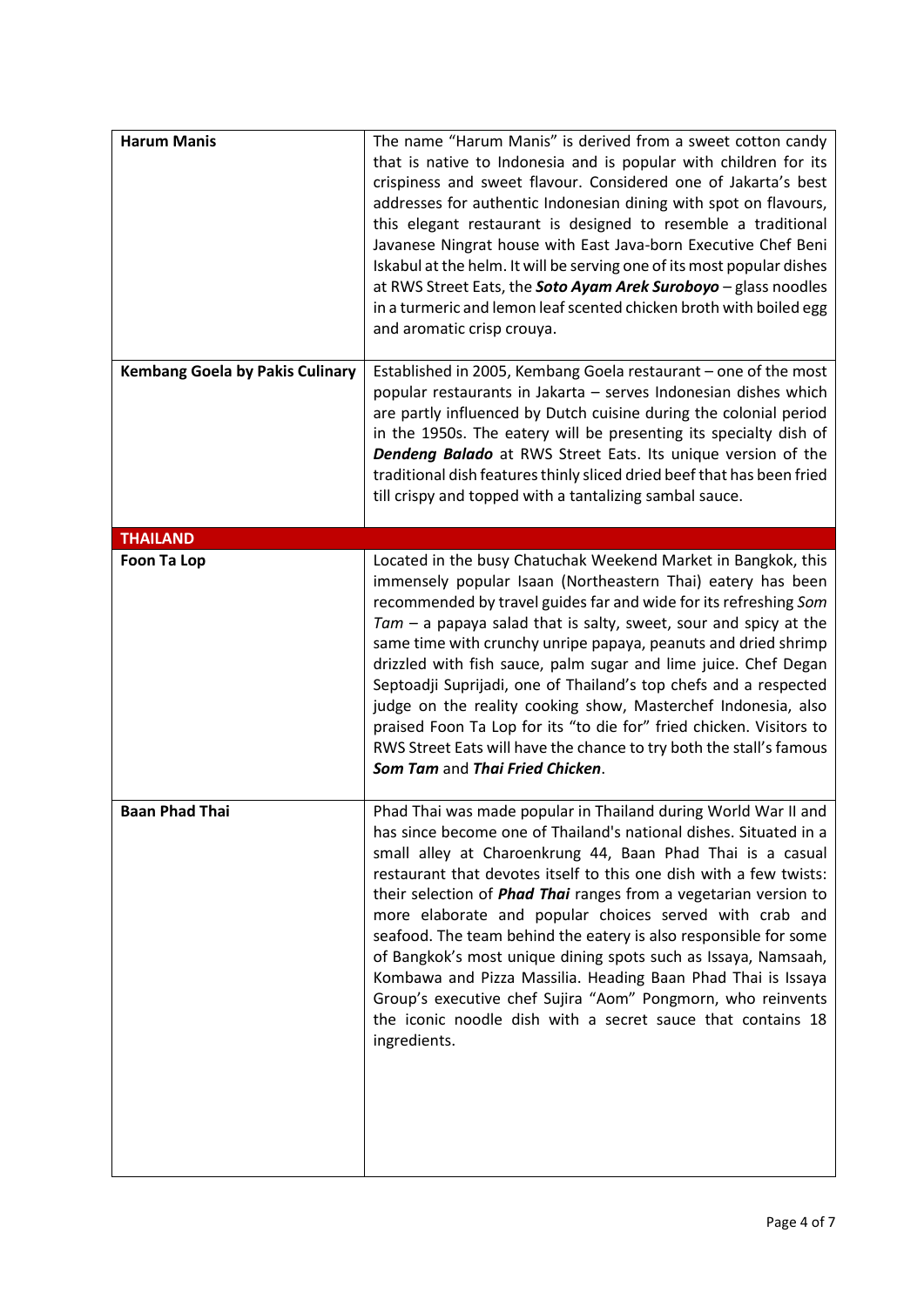| <b>Wantana Mango with Sticky Rice</b> | Brought to you from Or Tor Kor Market in Bangkok which is ranked<br>as one of the 10 world's best fresh markets by CNN, this authentic<br>Mango Sticky Rice will be the sweet fitting end of your food trail.<br>Only large and perfectly ripe Thai mangoes are used, and the<br>sticky rice is infused with a secret coconut milk sauce which<br>imparts an irresistible fragrance!                                                                                                                                                                                                                                                                                                                                                                                                                                                                                                                                                                                                                                                                                           |
|---------------------------------------|--------------------------------------------------------------------------------------------------------------------------------------------------------------------------------------------------------------------------------------------------------------------------------------------------------------------------------------------------------------------------------------------------------------------------------------------------------------------------------------------------------------------------------------------------------------------------------------------------------------------------------------------------------------------------------------------------------------------------------------------------------------------------------------------------------------------------------------------------------------------------------------------------------------------------------------------------------------------------------------------------------------------------------------------------------------------------------|
| <b>VIETNAM</b>                        |                                                                                                                                                                                                                                                                                                                                                                                                                                                                                                                                                                                                                                                                                                                                                                                                                                                                                                                                                                                                                                                                                |
| Nhā Hāng Viet                         | Literally translated as "Vietnamese Restaurant", Nha Hang Viet<br>serves an extensive menu of nearly 200 authentic dishes at its<br>location in Ho Chi Minh City's busy Bến Thành Market. Its advisor<br>is none other than the famous Vietnamese "Long Chef" Đỗ Quang<br>Long. A veteran chef with more than 30 years of culinary<br>experience, he was the resident "Iron Chef" specializing in<br>Vietnamese cuisine in the first season of the "Iron Chef Vietnam"<br>TV show and subsequently received numerous awards over his<br>career, including the Golden Medal of Vietnamese national food<br>contest, the second-class Labor Medal awarded by the State<br>President, as well as the Ton Duc Thang Award in 2006. Long Chef<br>is also often called upon to promote Vietnamese cuisine overseas,<br>representing the country in food festivals in Switzerland, Sweden,<br>Germany, Belgium, Japan and China. Nha Hang Viet will be dishing<br>up its full-bodied Pho Bo (Vietnamese Beef Noodles) that strictly<br>follows Long Chef's recipe at RWS Street Eats. |
| Sen Tay Ho                            | Sen Tay Ho is one of Hanoi's best buffet restaurants renowned for<br>its spectacular variety of high quality Vietnamese delights. They<br>will be bringing their special version of Bun Thit Nuong<br>(Vietnamese Grilled Pork with Rice Noodles) to RWS Street Eats.<br>Its flavourful pork is marinated for 24 hours with a secret house<br>blend of spices like lemongrass, garlic and fish sauce before being<br>grilled over charcoal fire.                                                                                                                                                                                                                                                                                                                                                                                                                                                                                                                                                                                                                               |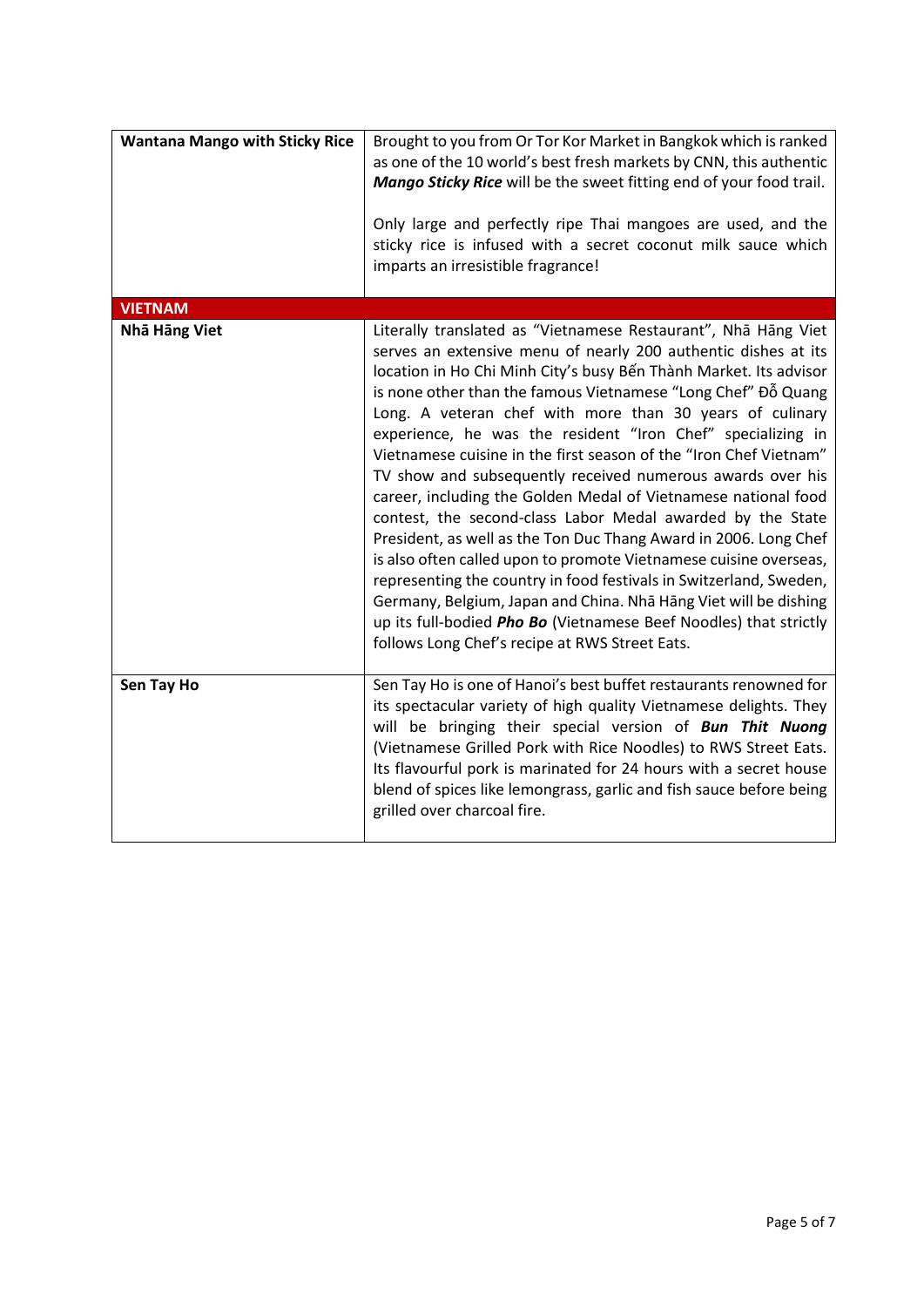#### **ABOUT RESORTS WORLD SENTOSA**

Resorts World Sentosa (RWS), Asia's premium lifestyle destination resort, is located on Singapore's resort island of Sentosa. Spanning 49 hectares, RWS is home to four world-class attractions including Universal Studios Singapore, S.E.A. Aquarium, Dolphin Island and Adventure Cove Waterpark. Other attractions include the Asian flagship of a world-renowned destination spa, a casino, six unique hotels and the Resorts World Convention Centre. With the most number of Michelin stars in one destination, RWS offers award-winning dining experiences at renowned celebrity chef restaurants, establishing itself as a key player in Singapore's vibrant and diverse dining scene. The integrated resort also offers world-class entertainment, from original resident productions to concerts and public shows such as the Crane Dance and the Lake of Dreams. RWS has been named "Best Integrated Resort" since 2011 for six consecutive years at the TTG Travel Awards which recognises the best of Asia-Pacific's travel industry.

RWS is wholly owned by Genting Singapore, a company of the Genting Group. For more information, please visit [www.rwsentosa.com.](http://www.rwsentosa.com/)

**1** / ResortsWorldatSentosa **@** @ @ rwsentosa #rwsdining #RWSMoments #RWSStreetEats www.rwsentosablog.com

#### **MEDIA CONTACTS**

**Resorts World Sentosa** Chloe Li Tel: + 65 6577 9759 Email[: chloe.myli@rwsentosa.com](mailto:chloe.myli@rwsentosa.com) **Ogilvy Public Relations (for Resorts World Sentosa)** Jianle Liu Tel: +65 6395 3114 Email: [jianle.liu@ogilvy.com](mailto:jianle.liu@ogilvy.com)